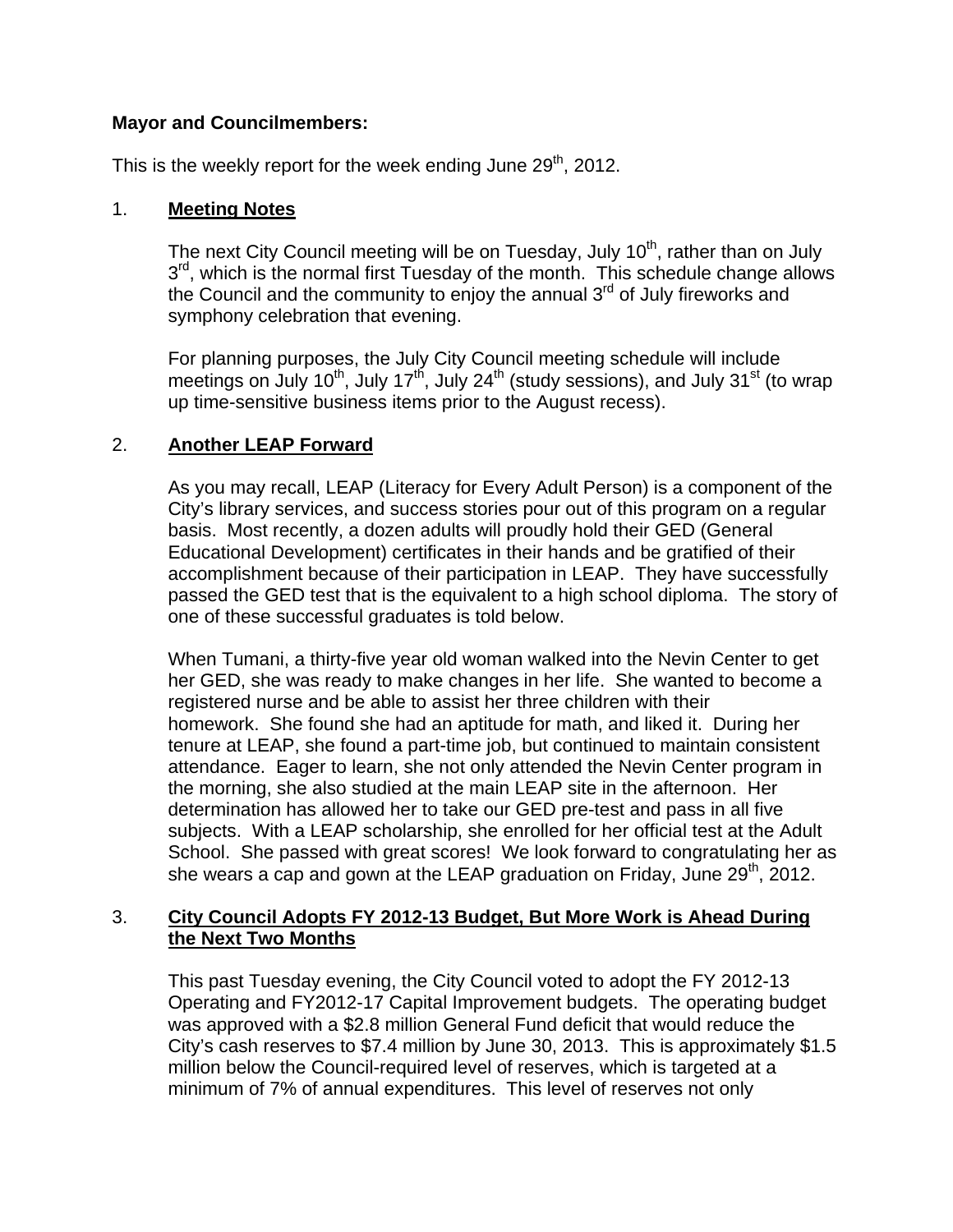represents good financial management practice, but also helps maintain the City's current A+ credit rating. As a result, in adopting the budget, the Council also directed staff to return at the first Council meeting in September with recommendations for further reducing the operating budget deficit so that it provides an end-of-the-year \$9 million cash reserve, which would be consistent with the current reserve policy. There is more financial and budget work ahead of us during the next two months.

# 4. **June 2012 Property Tax Payment**

This past week, the City of Richmond received \$6,829,665 in property taxes from Contra Costa County, representing the final installment payment for fiscal year 2011-12. The total amount of \$27,572,832 collected for fiscal year (FY) 2011-12 is 0.46%, or \$127,168, less than projected, but represents an increase of 4.96% from last year. We are still more than 20 percent below the level of property taxes that the City received in FY 2008-09, when we received a total of \$33,296,445. (Note that current property tax levels are nearly \$6 million below what they were only three years ago.)

The Contra Costa County Assessor's Office should be sending out the FY 2012- 13 Assessed Valuation Certificate within the next few weeks, which will determine the amount of property taxes we will receive in FY 2012-13.

# 5. **New Richmond Firefighters**

On Saturday, June 30<sup>th</sup>, firefighter trainees Jacob Brownlow, Benjamin Faulkner, Manwell Gali, Kirk Gross, Brandon Perry, Michael Rodriguez, and Dante Wiley will be graduating from the Richmond Fire Recruit Academy. They have successfully completed a rigorous and challenging thirteen week fire academy under the direction of Battalion Chief Marcus Rayon, with instruction from the academy staff of Captain Aaron Osorio, Firefighter John Stevens, Firefighter Zach Jenssen, and Firefighter Steven Harris. These seven trainees will become full-fledged Richmond firefighters with a strong commitment of providing outstanding service to our City beginning next week. The graduation ceremony is scheduled to start at 11:00 AM and will be held in the Chevron Amphitheatre, located at 100 Chevron Way.

# 6. **Richmond Health Equity Partnership (RHEP)**

On Wednesday, June  $27<sup>th</sup>$ , the City of Richmond hosted the fourth convening of the Richmond Health Equity Partnership (RHEP) at City Hall. The RHEP consists of representatives of the City of Richmond, Contra Costa Health Services (CCHS), West Contra Costa Unified School District (WCCUSD), and University of California, Berkeley Associate Professor Jason Corburn. The RHEP aims to advance health equity for children and families in Richmond and support the long-term goals of Healthy Richmond.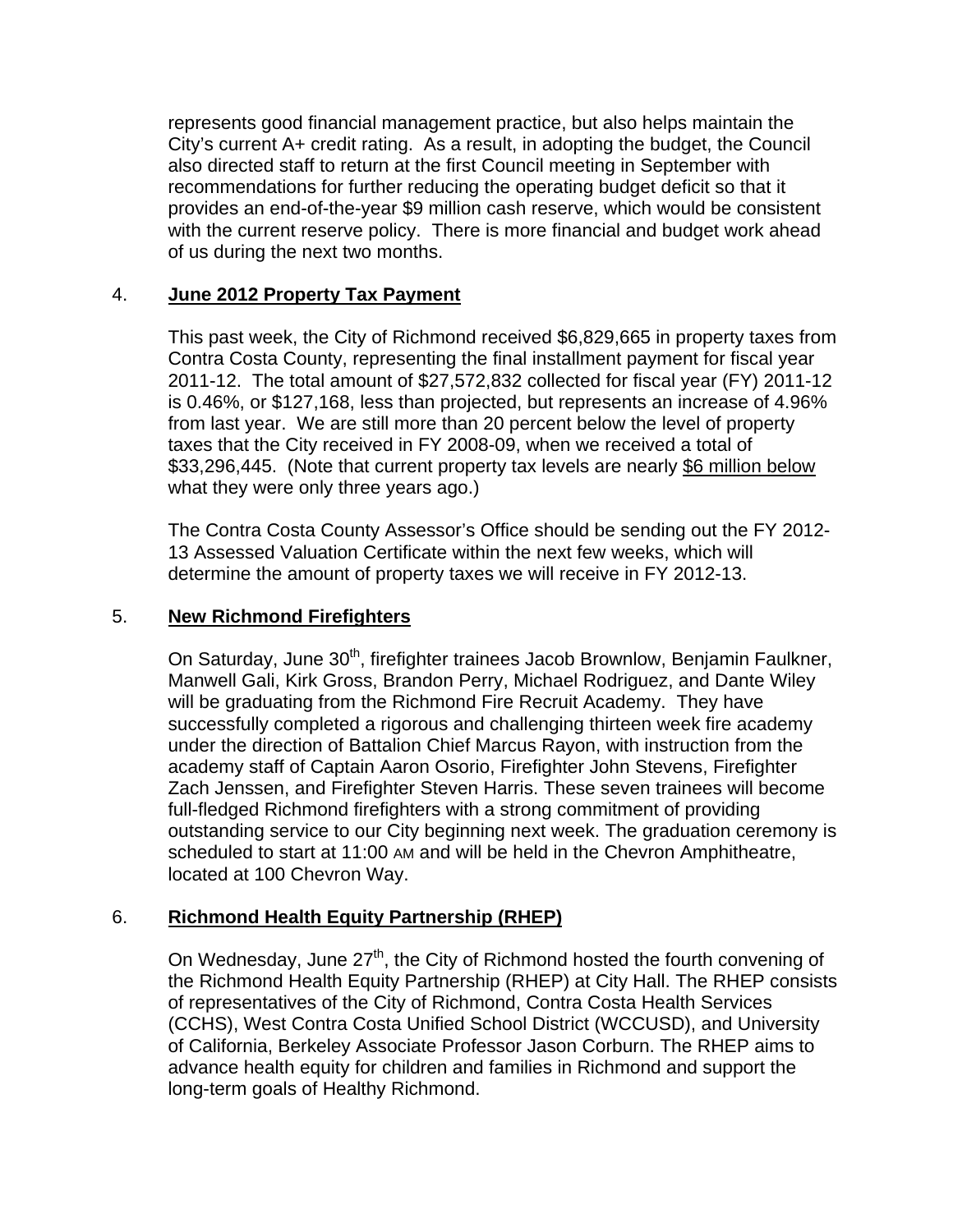At the meeting, the City presented an overview of initiatives related to the implementation of the Community Health and Wellness Element of General Plan 2030, discussed health equity training for staff, and received an update on Healthy Richmond by The California Endowment. In addition, each of the RHEP subcommittees (Health in All Policies, Health Equity Data, Training, and Report Card and Full Service Community Schools) reported on their progress over the last three months. This two-year effort is supported by TCE.

For more information on the RHEP, visit the Health Initiatives webpage at www.richmondhealth.org.



### $7<sub>1</sub>$ **Richmond Health Equity Partnership (RHEP) Shared Learning: Opportunity Mapping**

The City of Richmond hosted a workshop to learn more about Oakland Unified School District's (OUSD) innovative way to illustrate data, called Opportunity Mapping. Staff from OUSD's Research, Assessment and Data Department gave an overview of the project and lessons learned in its development. Opportunity Mapping uses Geographic Information Systems (GIS) technology to map the distribution of school-based and district-wide traditional and non-traditional indicators of student performance and community health. An advantage of this visual presentation of data is that the maps can illuminate assets and inequalities in an easily accessible manner that parents, teachers, and administrators can use to inform decisions. For more information on OUSD's Opportunity Mapping, visit the website at http://www.thrivingstudents.org/42

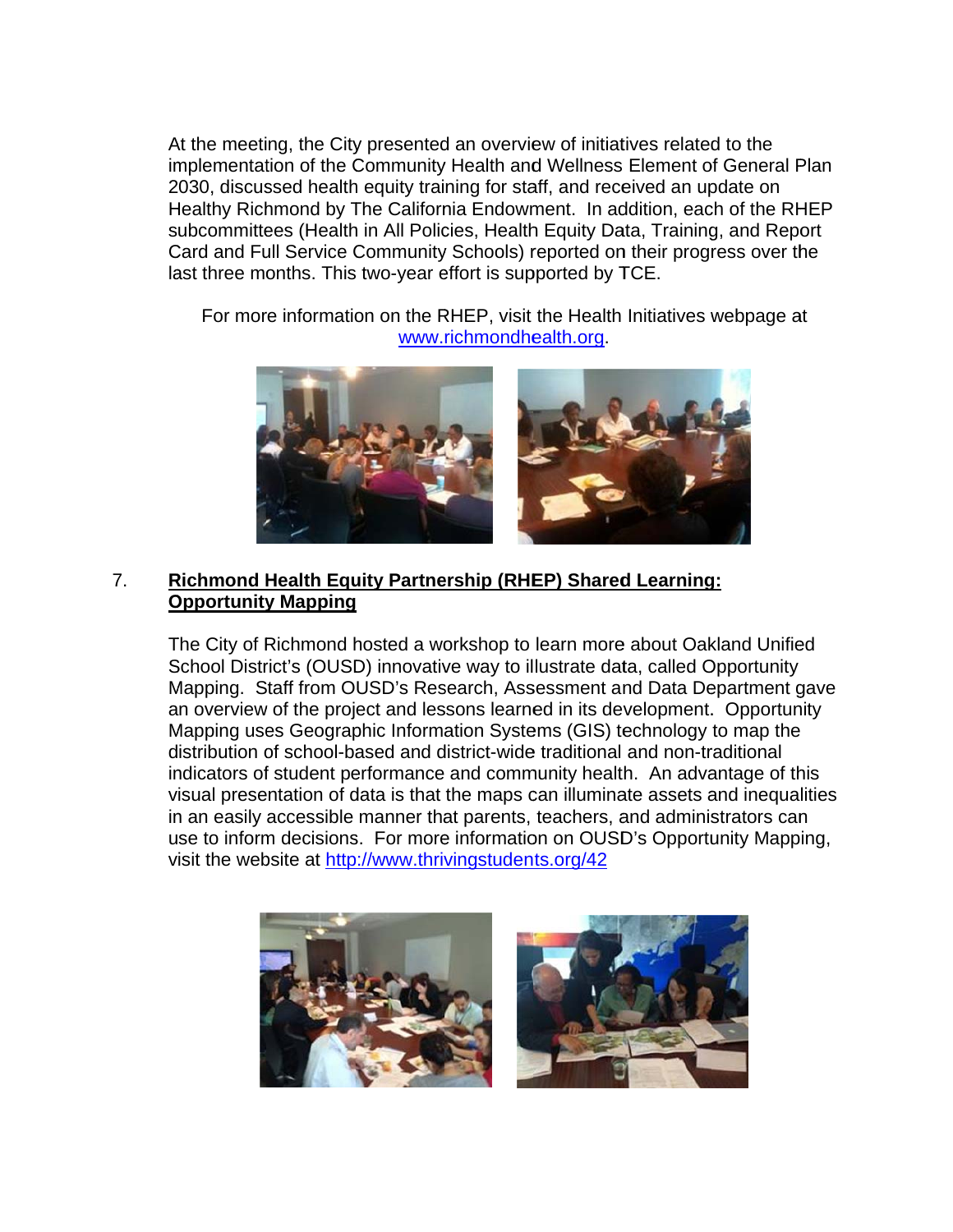### 8. **Richmond Livable Corridors Project Health Focus Group**

On June 27, 2012, Contra Costa Health Services (CCHS) hosted a focus group to discuss health recommendations for the Richmond Livable Corridors Project (Project). The Project will develop a Form-Based Code for the Macdonald Avenue, San Pablo Avenue and 23<sup>rd</sup> Street corridors to ensure new development promotes safe and inviting environments for people, jobs, housing and business opportunities. As part of the Project, CCHS will be preparing a Health Impact Assessment to evaluate the potential health impacts of the Project on Richmond residents. The Project is being led by the Planning Division, and is partially funded through a Sustainable Communities Planning Grant awarded by the California Strategic Growth Council. For more information regarding the Project, please visit www.ci.richmond.ca.us/livablecorridors or contact Lina Velasco, Senior Planner at (510) 620-6841 or via email at Lina Velasco@ci.richmond.ca.us.



### 9. **Housing Element Workshop**

On June, 28, 2012, the Planning and Building Services Department hosted a workshop to inform residents about the City's update to its General Plan Housing Element and to gather input on the preliminary housing sites analysis.

The Housing Element is an important planning document required under State law. The purpose of the Housing Element is to establish key policies, programs, and objectives for achieving a diverse range of housing needs in the community. Housing Elements must include an assessment of existing and future housing needs, an inventory of sites available for housing development, an analysis of constraints to local housing production, and a set of programs and quantified objectives designed to help meet identified needs.

About 20 people attended the workshop and shared their thoughts about the City's housing goals and programs. Ideas included building higher-density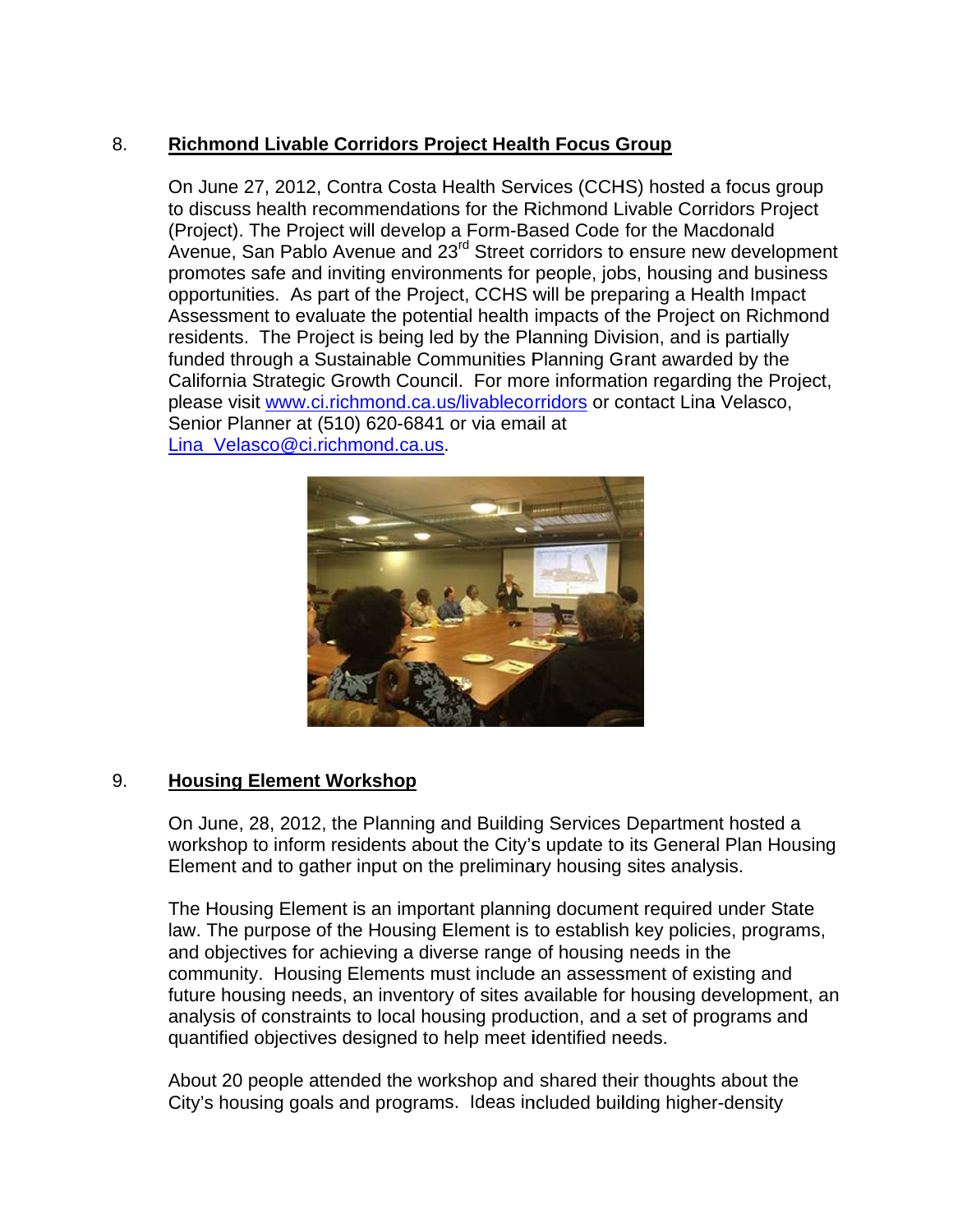housing in the City's transit-rich areas such as the Downtown, providing more affordable units in market-rate housing developments, assisting residents going through foreclosure, and rehabilitating deteriorating housing conditions in the City's older neighborhoods.

The Planning and Building Services Department will host a final workshop on July 31<sup>st</sup> from 6:00 PM to 8:00 PM in the Richmond City Hall Council Chambers. For more information regarding the Housing Element Update, please visit www.ci.richmond.ca.us/housingelement or contact Hector Rojas, Associate Planner at (510) 620-6662 or via email at hector rojas@ci.richmond.ca.us.



#### $10.$ **City of Richmond Assists in Hosting Teach For America**

Teach for America is a renowned national program that recruits a diverse group of recent college graduate leaders with a record of achievement to work to expand educational opportunity, starting by teaching for two years in a lowincome community.

The City of Richmond recently assisted in efforts to introduce 100 new Teach for America recruits to the Richmond community, as they spent two days last week in Richmond learning about the City's history, assets, and challenges, while immersing themselves in several community activities. Many of the teachers present will begin work in West Contra Costa in August. They came away with a profound respect for the students, parents, community leaders, and educators who are doing important work in Richmond schools.

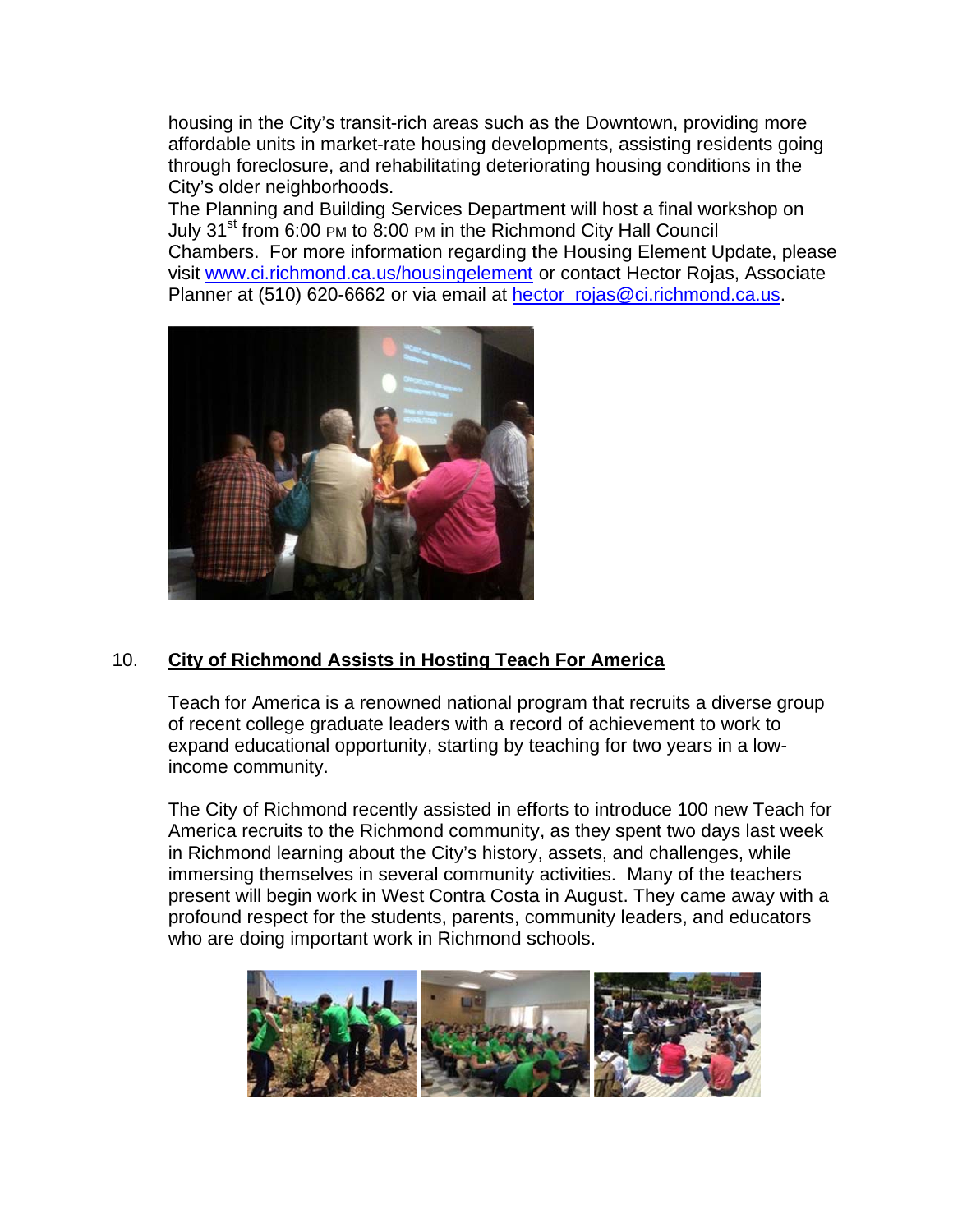#### $11.$ Health Initiatives: Bike Rodeo at Cesar Chavez Elementary School

During the last week of the school year, the City of Richmond Public Works Department partnered with Contra Costa Health Services (CCHS) to support a bike rodeo at Cesar Chavez Elementary School. The main objective of the bike rodeo was to teach bike safety principles by participating in a hands-on activity. Students learned how to wear a bike helmet and maneuver through an obstacle course that resembles a city street.



### **Contra Costa County Climate Action Plan Open House**  $12.$

In preparation for development of their Climate Action Plan, Contra Costa County will host a community open house in Richmond on Thursday, July 12<sup>th</sup> from 7:00 PM to 9:00 PM at 440 Civic Center Plaza. The open house will provide attendees with an opportunity to learn about the planning process, learn how a Climate Action Plan can support local businesses and community health, and provide input on possible actions that may apply to individuals, homes, and businesses.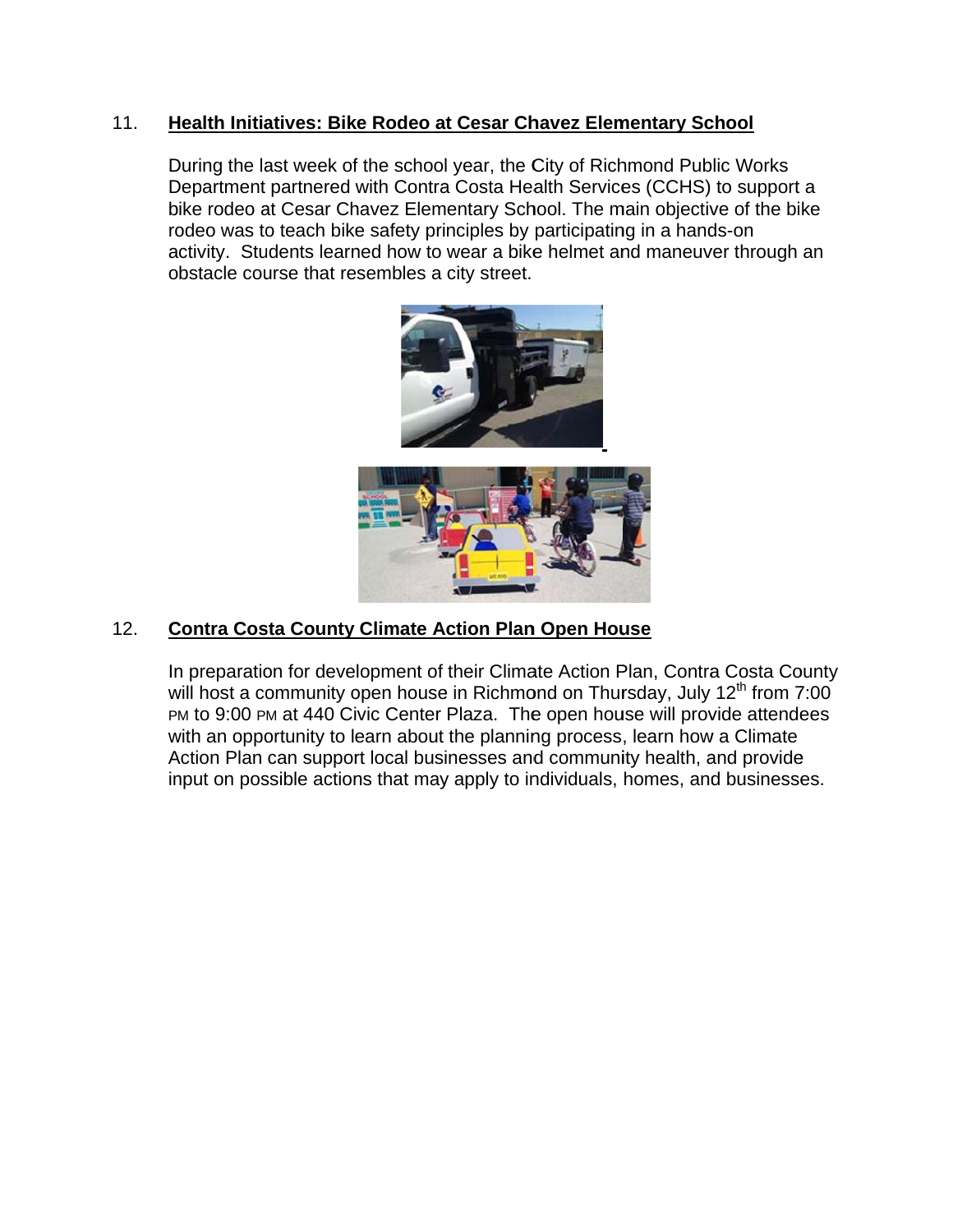

### $13.$ **EPA United Heckathorn Technical Assistance Workshop**

The United Heckathorn Superfund site is located in the Richmond Harbor inlet of San Francisco Bay. It includes five acres of land and about 15 acres of marine sediments in two channels (Lauritzen and Parr). In 1980, the California Department of Health Services inspected and sampled soil from the site and detected chlorinated pesticides and metals. The area was designated a State Superfund site in March 1982.

Although actions were taken to reduce the risk from the pesticides found on the site, sediments and the water in the Lauritzen Channel are still contaminated with pesticides, primarily DDT and dieldrin. Levels are high enough to pose a threat to wildlife who feed in or around the water. Since these pesticides bioaccumulate in fish, people who subsistence fish in the area run the risk of exposure to unacceptably high levels of DDT and dieldrin.

The U.S. Environmental Protection Agency (EPA) is renewing efforts to clean up the United Heckathorn Superfund Site, and is inviting the public to participate in a Technical Assistance Workshop on Monday, July 9<sup>th</sup> from 5:30 PM to 8:00 PM in the Richmond BUILD III Facility at 500 23<sup>rd</sup> Street in Richmond.

At the workshop, EPA staff will:

- Update the community on the Cleanup Action Plan;
- Give an overview of the Technical Assistance Services for Communities  $\bullet$ (TASC) Program; and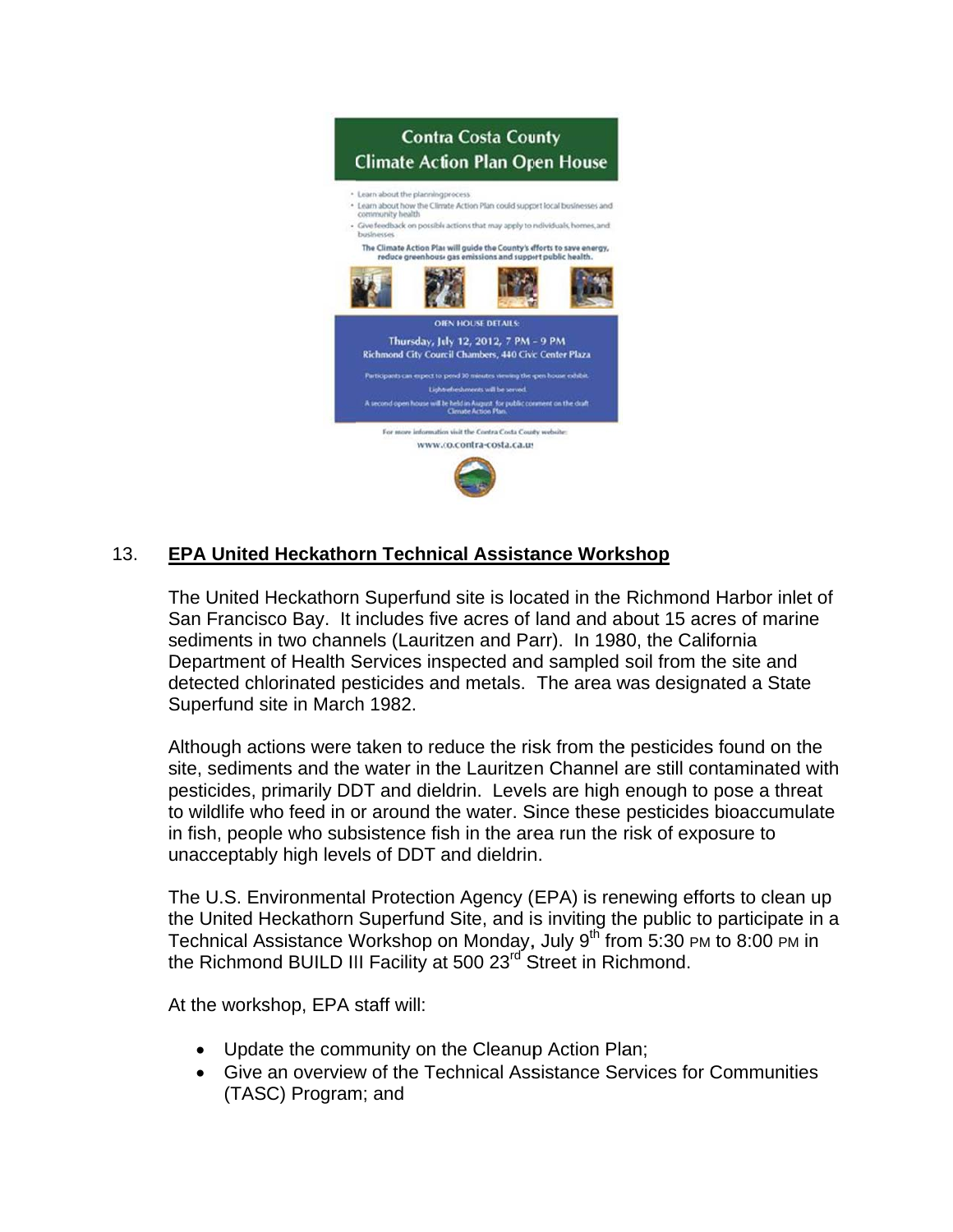Conduct a Needs Assessment (to better understand the technical  $\bullet$ assistance needs of the community).

If you have any questions about the workshop, you may contact Jackie Lane, EPA Community Involvement Coordinator, at (415) 972-3236 or email her at lane.jackie@epa.gov. For more information on the EPA's Technical Assistance resource, go to the web page at: www.epa.gov/superfund/community/resources.htm

For more information on the site cleanup, contact Penny Reddy, EPA Remedial Project Manager, at (415) 972-3108 or email her at reddy.penny@epa.gov. For more site information, go to EPA web page at: www.epa.gov/region09/UnitedHeckathorn.



### Free Disposal of Household Hazardous Wastes (HHW) for Residents  $14.$

This past Tuesday, the City Council received a presentation regarding available services for household hazardous waste (HHW) disposal in the City of Richmond. Those who may be interested can view the West Contra Costa Integrated Waste Management Authority (WCCIWMA) / RecycleMore's new video highlighting free disposal services for household hazardous wastes (HHW) for Richmond residents. The HHW Facility is located at 101 Pittsburg Avenue off of the Richmond Parkway. View the mobile collection program for seniors and person with disabilities. The facility is open from 9:00 AM - 4:00 PM (closed from 12:00-12:30 PM) on Thursday, Friday, and the first Saturday of the month. For more information, call 1-888-412-9277.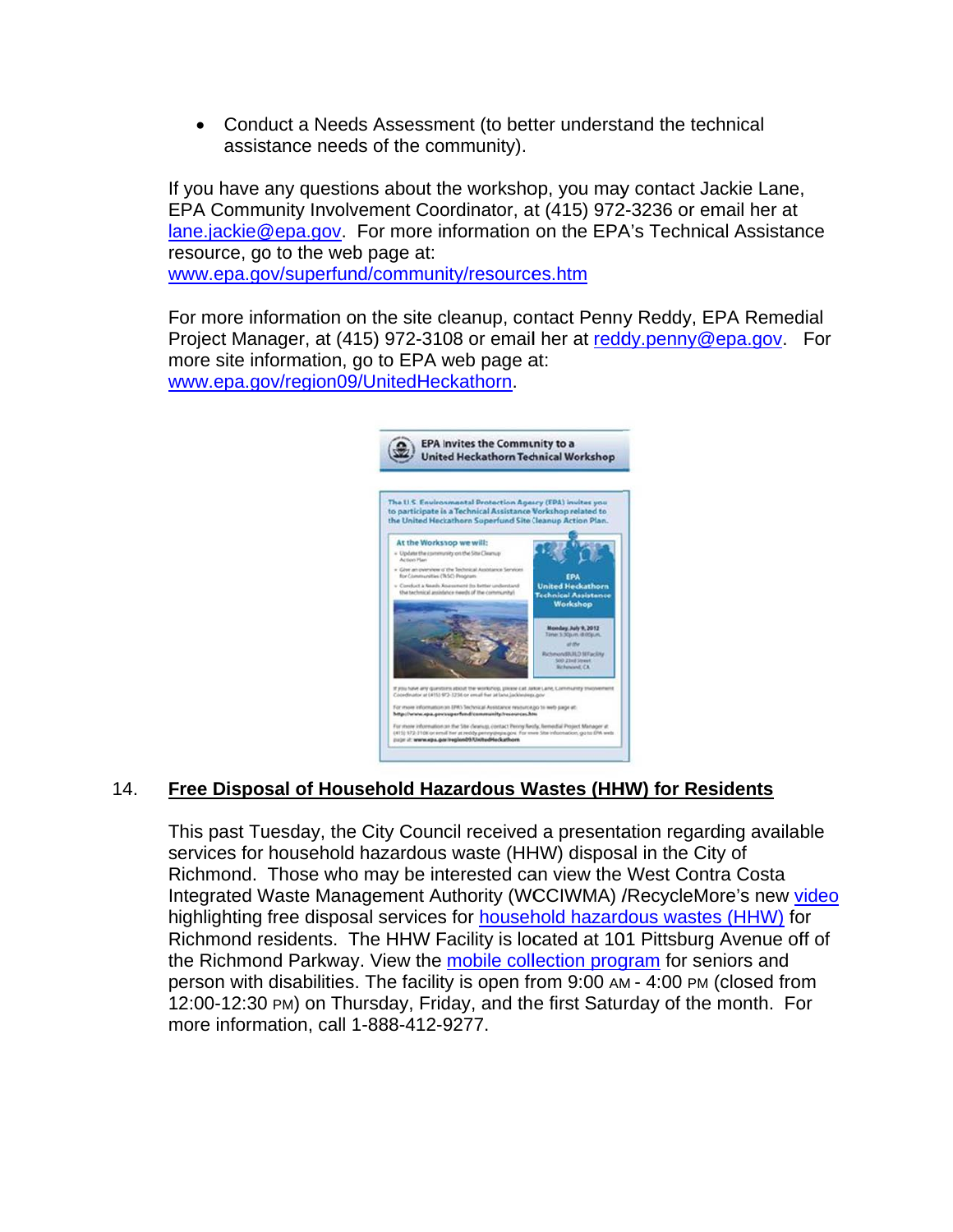

### $15<sub>1</sub>$ **Municipal Fiber Project Update**

The Port of Richmond, in collaboration with the Information Technology, Engineering, and Public Works Departments, is commencing construction of the Richmond Municipal Network. The project will interconnect critical City facilities with a fiber optic network operating at a maximum bit rate of 10 gigabits per second. The Port selected MP NextLevel of California to construct the network which requires the installation of conduits, cable, pull boxes, and network equipment. The work began on Cutting Boulevard on June 11<sup>th</sup> and should be completed by the end of August. Travelers may expect intermittent traffic delays while we complete this important enhancement to the City of Richmond's infrastructure.



Trenching along the sidewalk minimizes the interruptions along the streets planned for this project. Trenching and construction this week are along Hall Avenue. Next week plans are to begin trenching Marina Way South and Regatta. The following week plans are to continue along Marina Way and Harbour Way.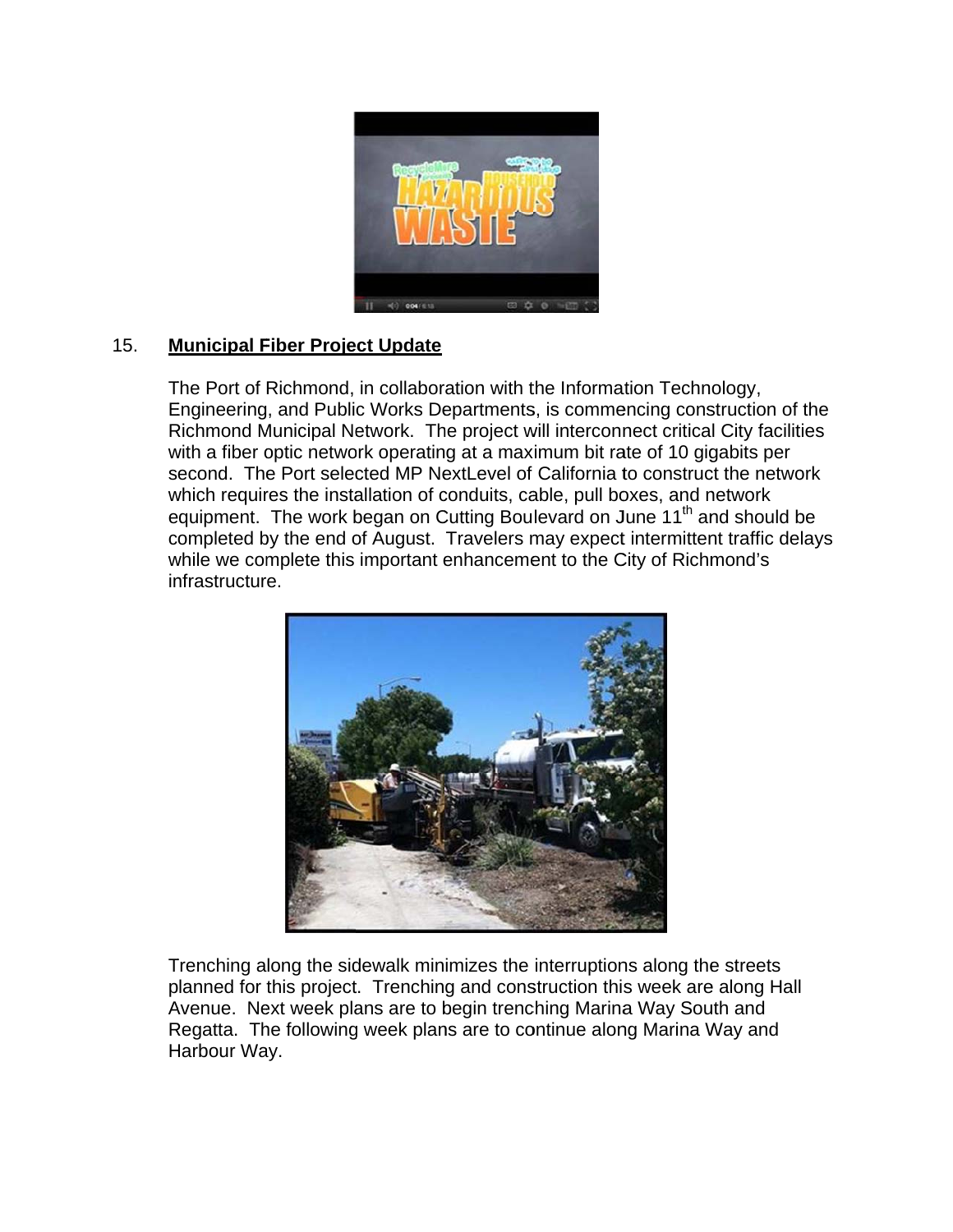#### $16.$ **Public Works Updates**

Facilities Maintenance Division: Carpenters installed a new handrail in the boiler room of the Richmond Recreation Complex that addressed a safety issue, repaired broken windows at the May Valley Community Center, installed new gutters on Fire Station 66, and made repairs to the tire storage area for the Equipment Services division.



Installed Handrails at the Richmond Recreation Complex

The stationary engineers repaired the heating, ventilation and air conditioning (HVAC) system at Hilltop Mall Police Substation, and replaced the damaged sink in the women's restroom at the Shields Reid Community Center.

Utility staff cleaned the carpets within the City Council Chambers and scrubbed and waxed the floors at the Transit Station.

The electrical shop completed replaced a pole knock down at Harbour Way and Macdonald Avenue, replaced a broken pole and traffic heads at 8<sup>th</sup> Street and Macdonald Avenue, removed knocked down park lighting poles at Marina Green Park, and continued with the re-lamping of street lights around the City.



8<sup>th</sup> Street and Macdonald Avenue

Parks and Landscaping Division: Parks crews performed irrigation repairs at John F. Kennedy, Nicholl, Marina Green, and Fairmede Parks, weed abatement